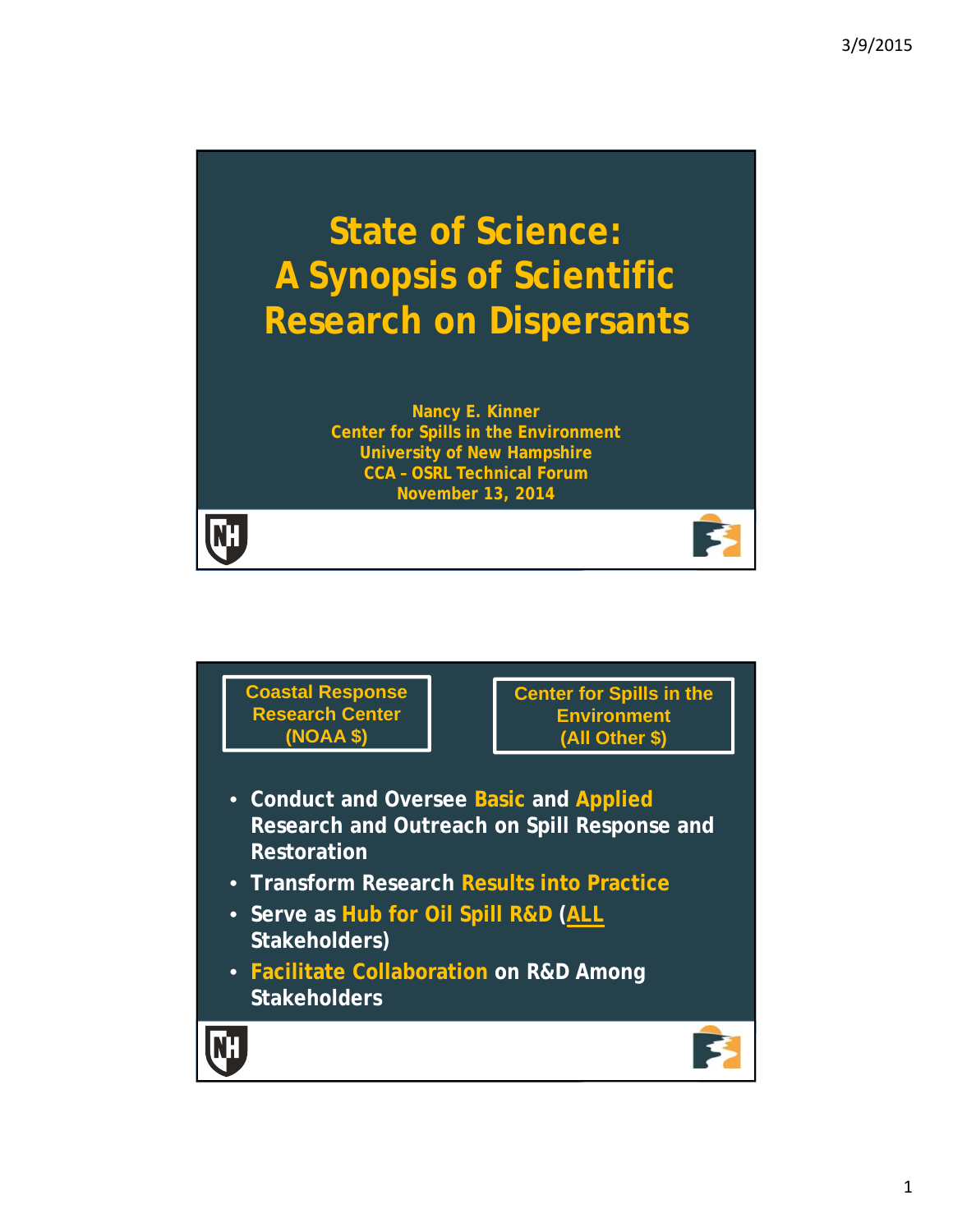**Mission Impossible: 25 Minute Synopsis of Scientific Research on Dispersants**



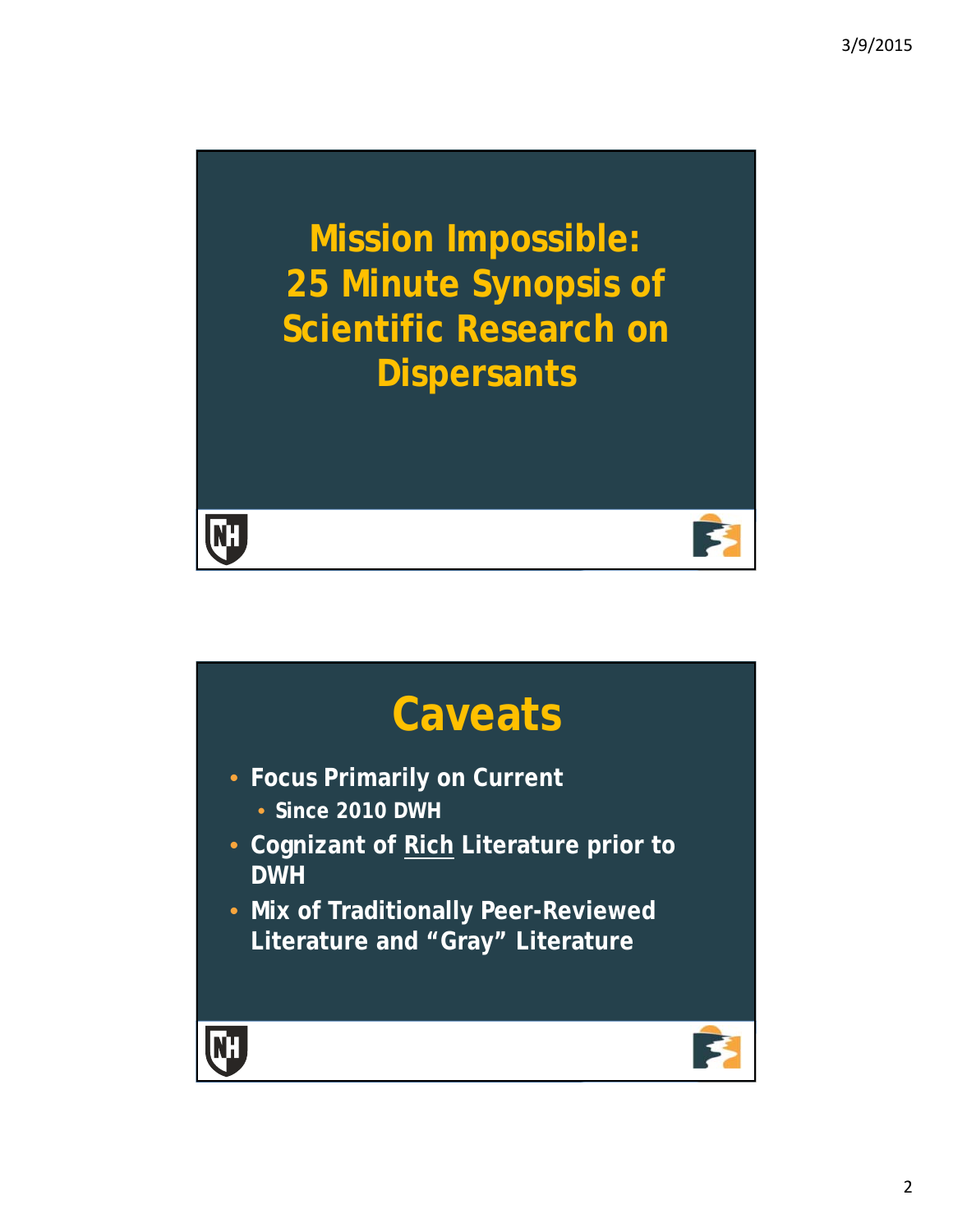

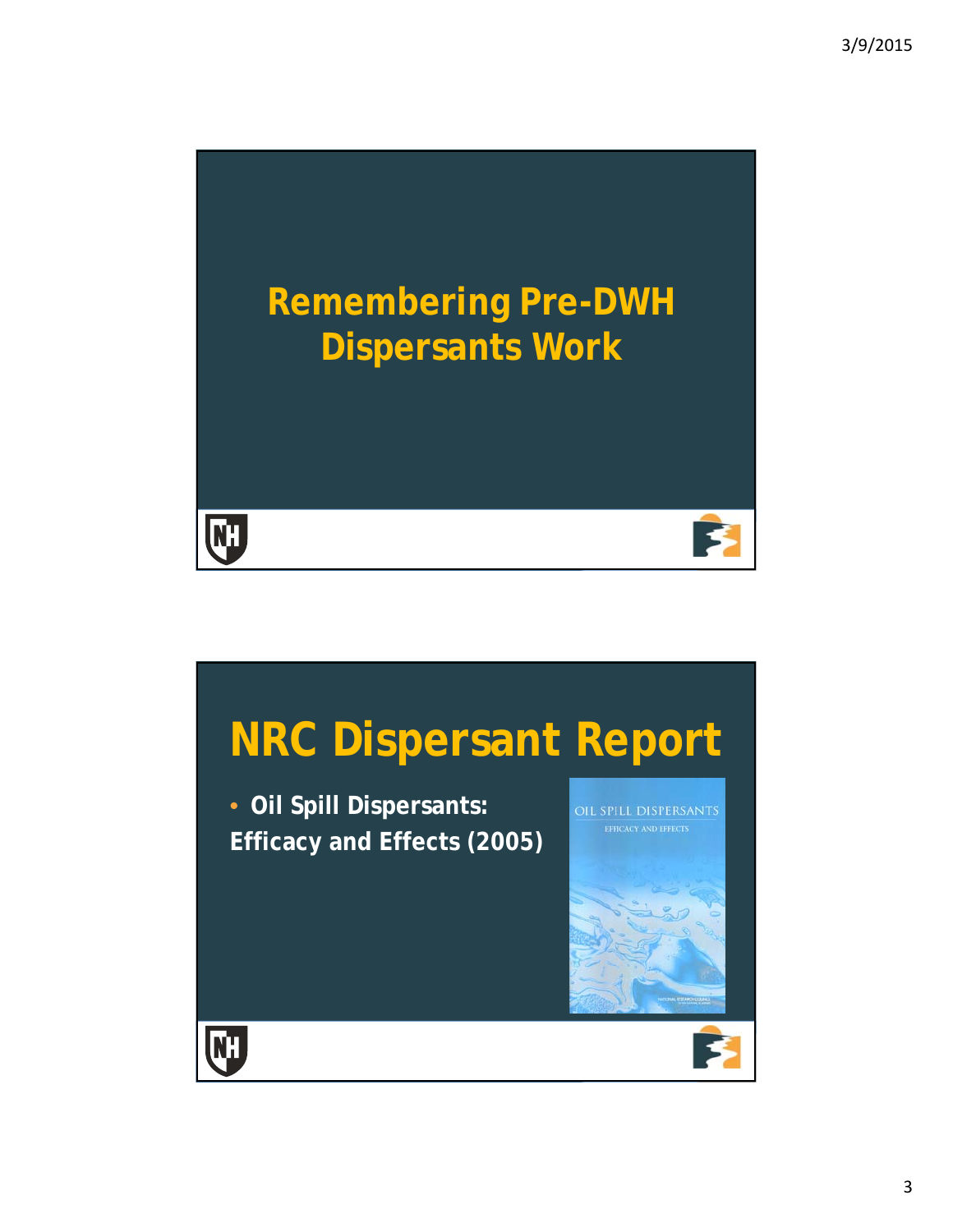



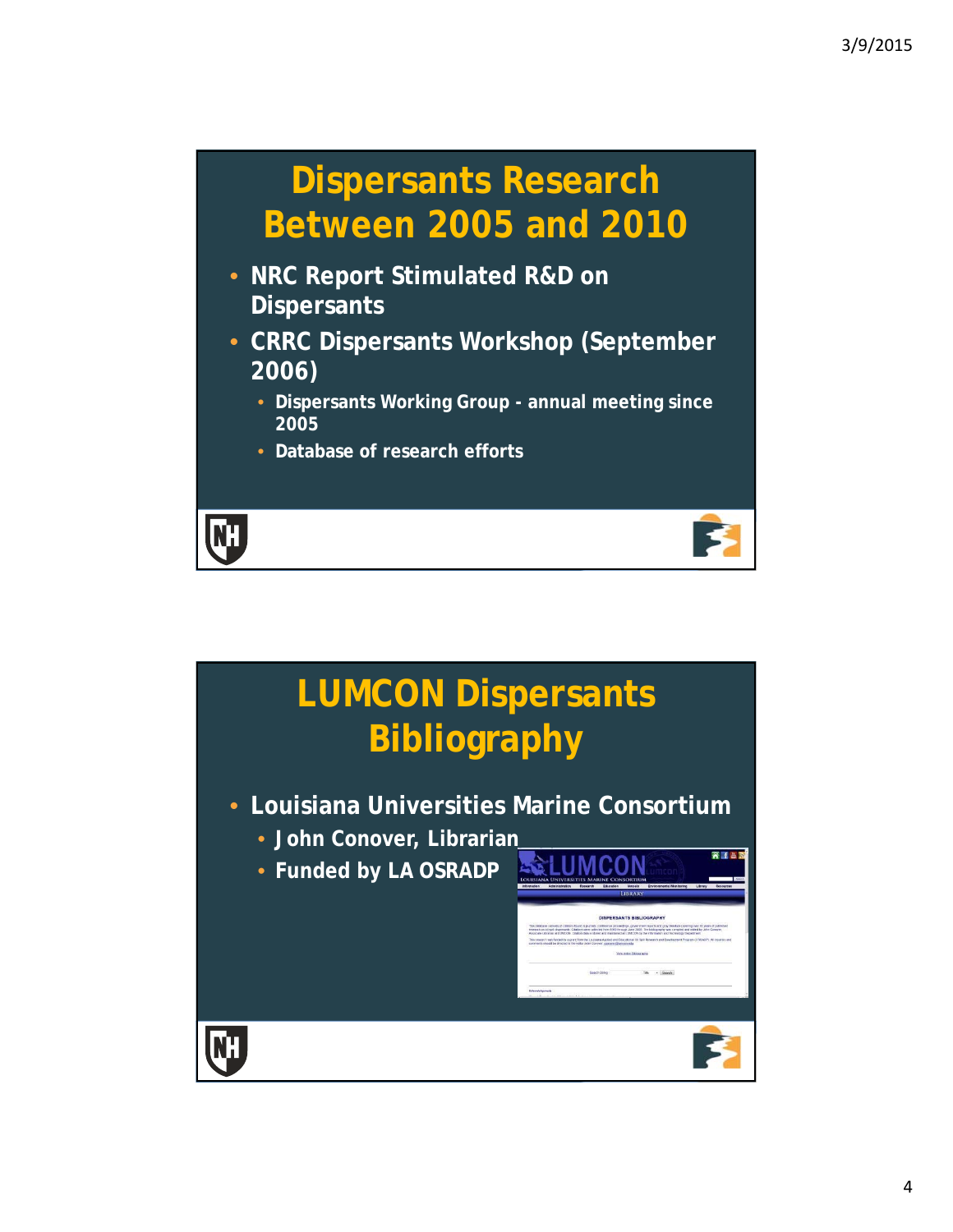

#### • **R&D Needs Identification**

- **ICCOPR R&D Survey and Prioritization**
- **Several Workshops**
	- **CRRC/CSE**
	- **OSTP**
	- **GOMRI**

**KH** 

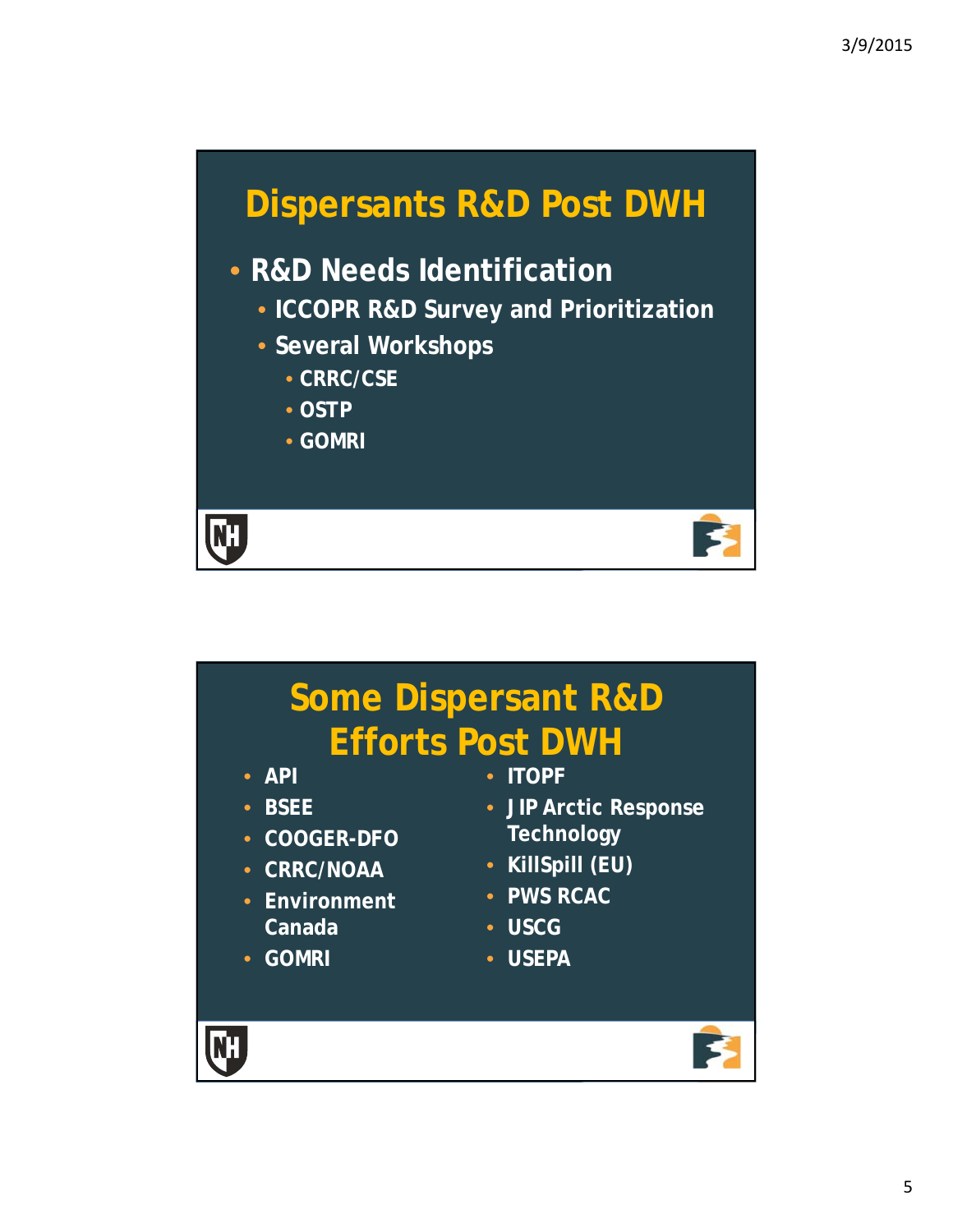12

#### **Some Topics of Dispersants R&D**

- **Efficacy and Effectiveness**
- **Behavior (Physical Transport and Chemical Behavior)**
- **Fate and Degradation**
- **Impacts (Toxicity and Sub lethal Impacts)**

**KH** 

### **Some Topics of Dispersants R&D** • **Conditions:** • **Cold Water and Ice** • **Subsurface (Subsea)**

- **Public Health and Food Security (Seafood Safety)**
- **Risk Communication**

**HA**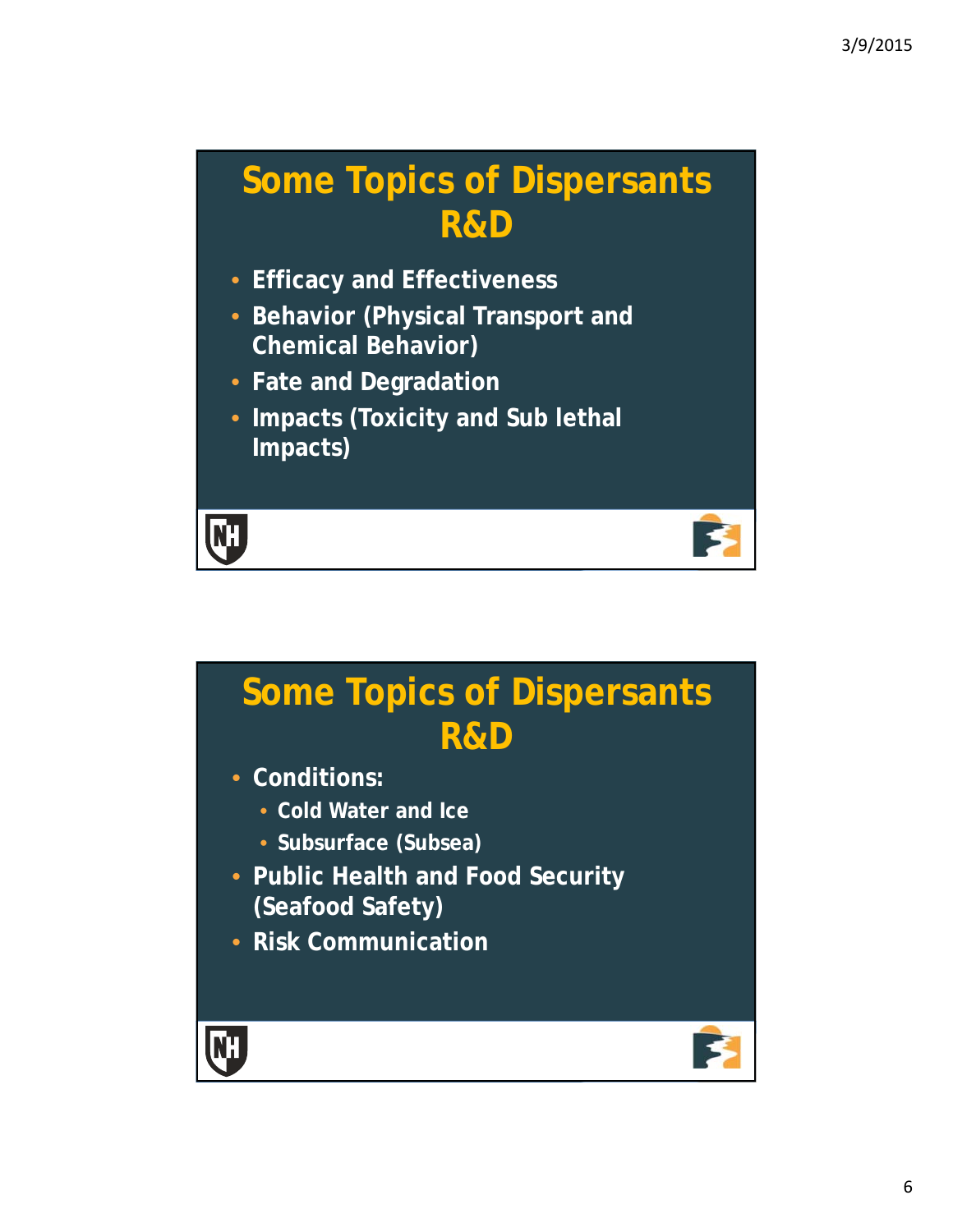### **CRRC-NOAA State of Science Effort**

• **Goals:**

- **Evaluate state of science and reviewing uncertainties regarding dispersant use**
	- **Focus on Arctic waters**
	- **Includes non-Arctic R&D**

**KK** 

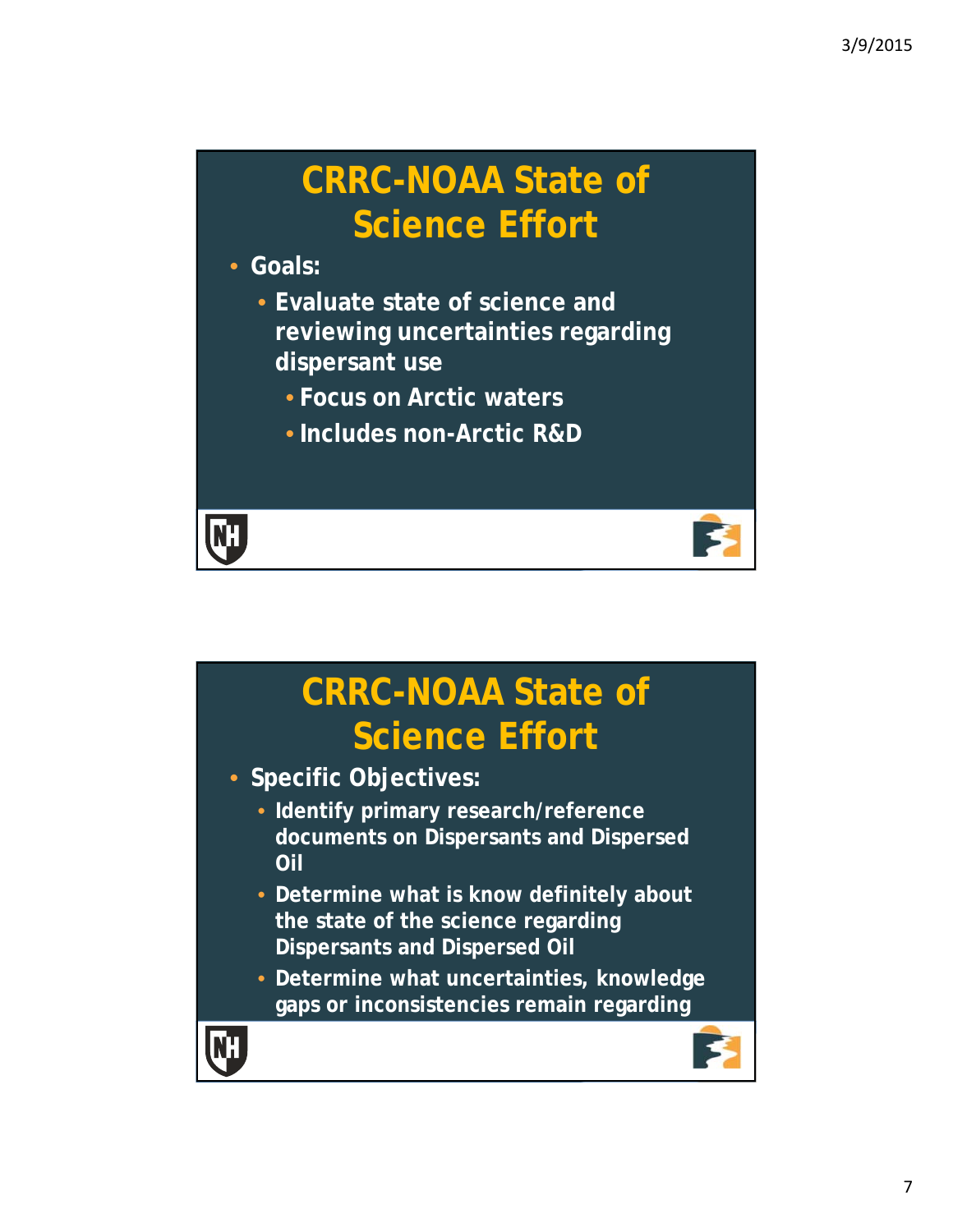### **CRRC-NOAA State of Science Effort**

- **Gather literature from existing sources and databases**
	- **Peer-reviewed and gray literature**
- **Convene scientists to discuss literature**
- **Produce document on state of science**
	- **For senior leaders of Federal agencies**
	- **Available to other interested parties**

**NH** 

#### **CRRC-NOAA State of Science Effort** • **CRRC will facilitate the scientific discussions in January**  • **Arctic focus with non-Arctic science reviewed** • **Interagency steering committee for planning** • **Includes RCACs and ACS representatives NH** 16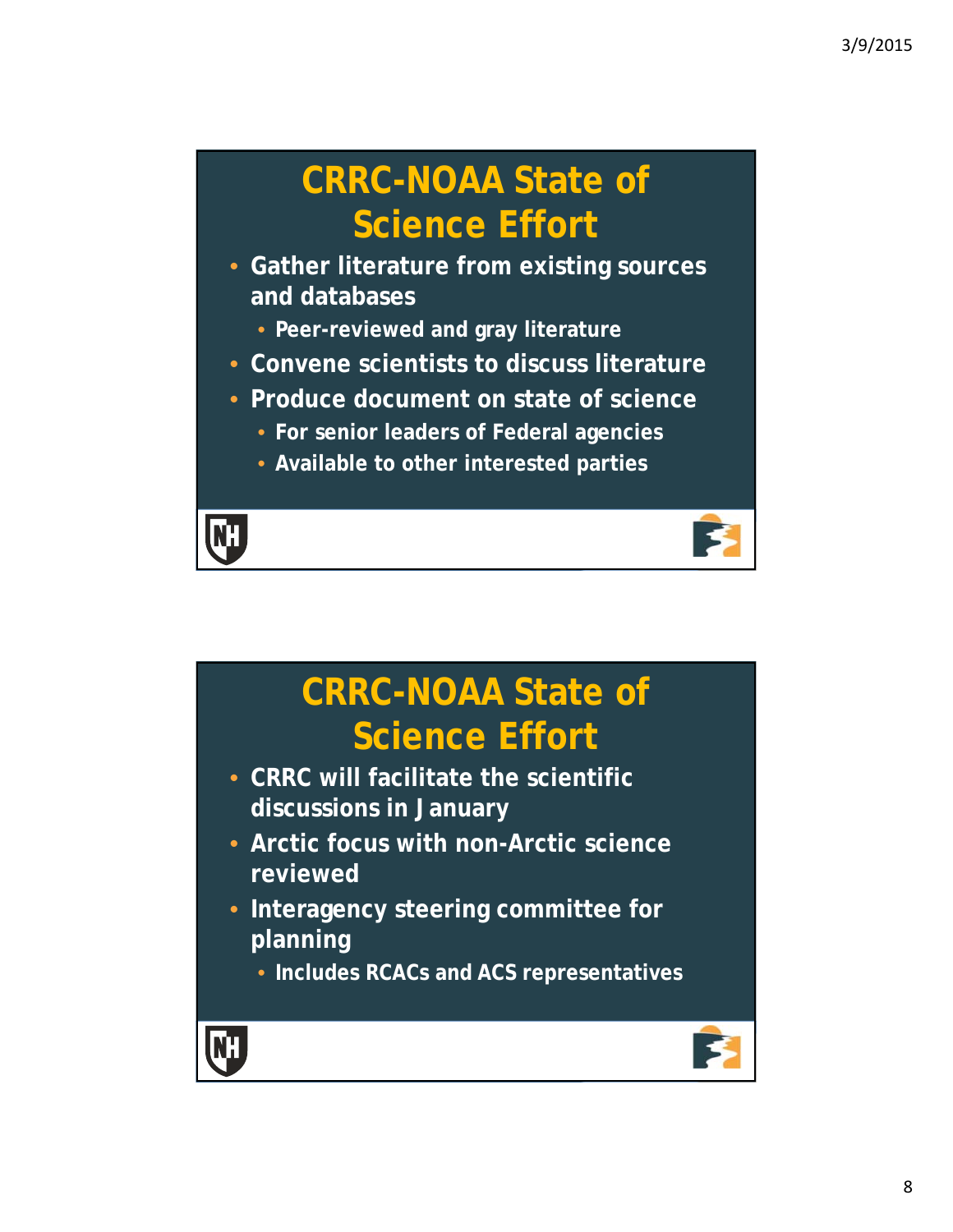### **CRRC-NOAA State of Science Effort**

- **Precludes my opinion today on State-of-Science**
- **Need a representative group of scientists to identify what:**
	- **Definitely known**
	- **Uncertainties**
	- **Knowledge gaps**
	- **Inconsistencies**



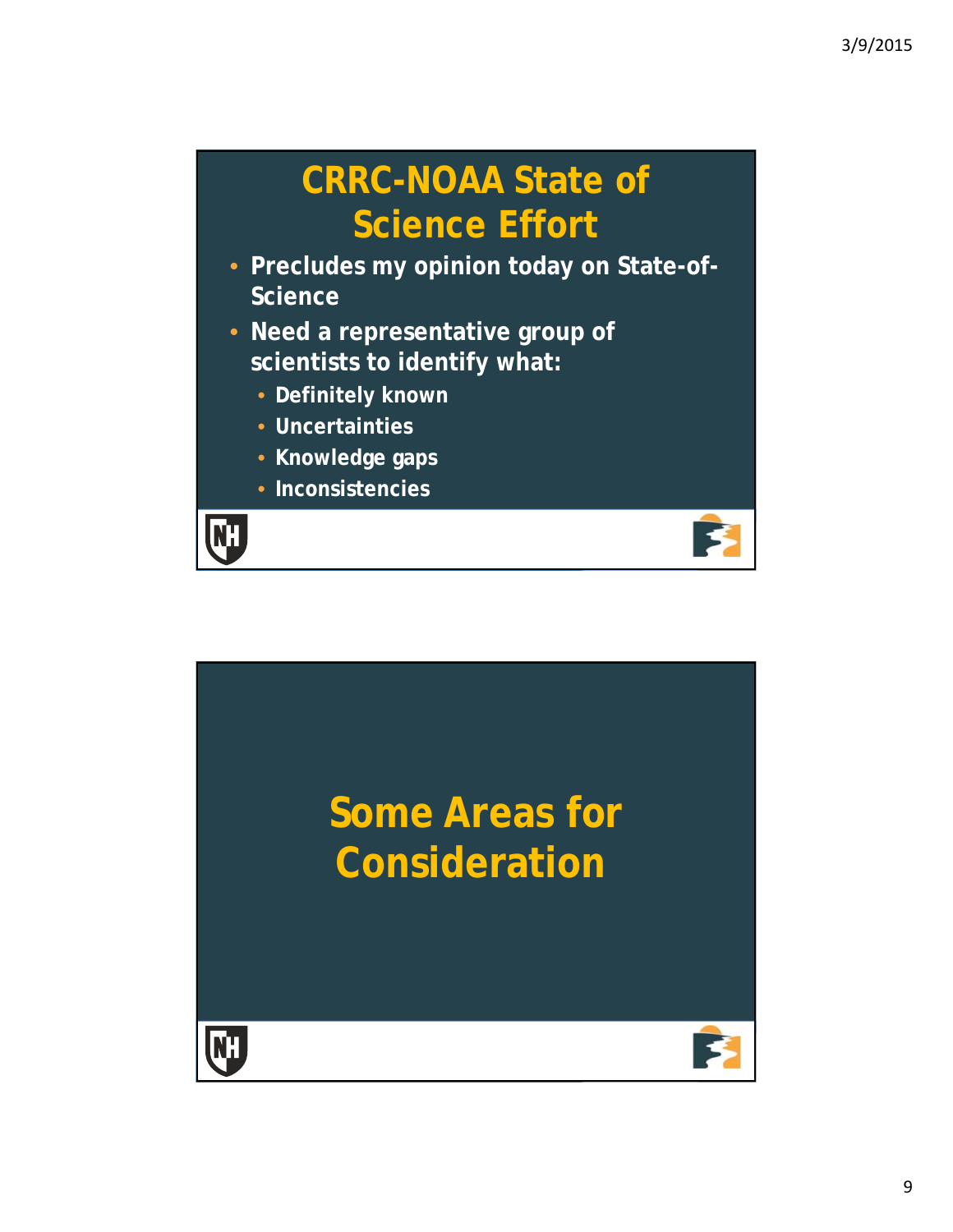## **Public Health and Dispersants**

- **NIH / NIEHS Study**
- **Gulf Long-Term Follow-up Study**
	- **10 years**
	- **Clean-up workers, volunteers, community researchers**
	- **Interviews examining biological and environmental samples**
	- **33,000; 11,000**
	- **83% Gulf coast, 17% non-Gulf coast**
	- **76% helped with clean-up; 24% traveled, but no clean-up**

19

**NH**